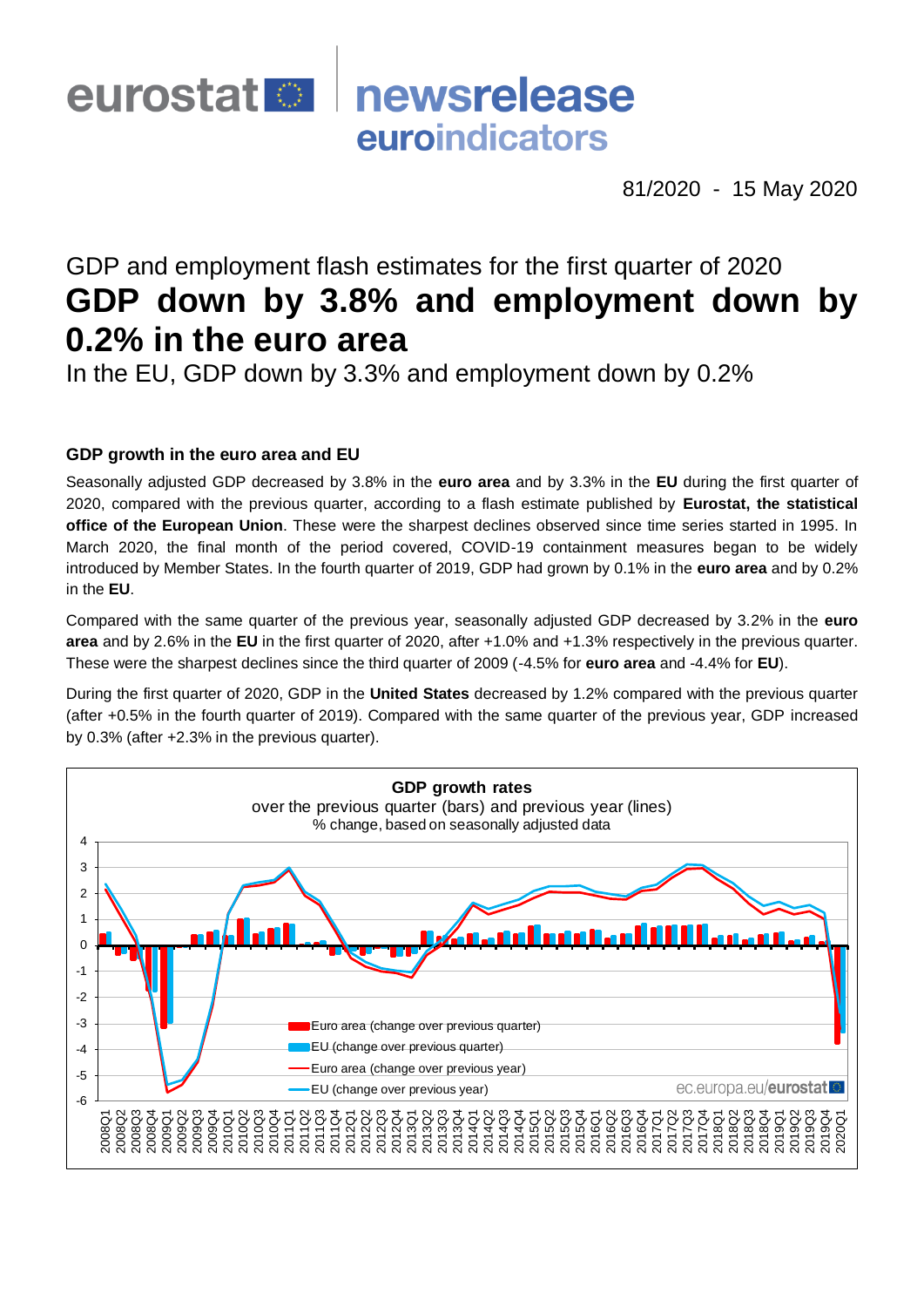## **Employment growth in the euro area and EU**

The number of employed persons decreased by 0.2% in both the **euro area** and the **EU** in the first quarter of 2020, compared with the previous quarter. This is the first decline in the time series since the second quarter of 2013 for the **euro area** and the first quarter of 2013 for the **EU**. In the fourth quarter of 2019, employment had grown by 0.3% in both zones.

Compared with the same quarter of the previous year, employment increased by 0.3% in both the **euro area** and the **EU** in the first quarter of 2020, after +1.1% and +1.0% respectively in the fourth quarter of 2019. These are the lowest growth rates since the first quarter of 2014 for the **euro area** and the fourth quarter of 2013 for the **EU**.

These data provide a picture of labour input consistent with the output and income measure of national accounts.

|    | Percentage change compared with<br>the previous quarter<br>(based on seasonally adjusted data) |        |        |        | Percentage change compared with<br>the same quarter of the previous year<br>(based on unadjusted data) |        |        |        |
|----|------------------------------------------------------------------------------------------------|--------|--------|--------|--------------------------------------------------------------------------------------------------------|--------|--------|--------|
|    | 2019Q2                                                                                         | 2019Q3 | 2019Q4 | 2020Q1 | 2019Q2                                                                                                 | 2019Q3 | 2019Q4 | 2020Q1 |
| ЕA | 0.2                                                                                            | 0.2    | 0.3    | $-0.2$ | 1.2                                                                                                    | 1.1    | 1.1    | 0.3    |
| EU | 0.3                                                                                            | 0.1    | 0.3    | $-0.2$ | 1.0                                                                                                    | 0.9    | 1.0    | 0.3    |

## **Growth rates of employment in persons**

Source datasets: [tec00108](https://ec.europa.eu/eurostat/tgm/table.do?tab=table&init=1&plugin=1&pcode=tec00108&language=en) (quarterly change), [teina305](https://ec.europa.eu/eurostat/tgm/table.do?tab=table&init=1&plugin=1&pcode=teina305&language=en) (annual change) and [tec00109](https://ec.europa.eu/eurostat/tgm/table.do?tab=table&init=1&plugin=1&pcode=tec00109&language=en) (levels)

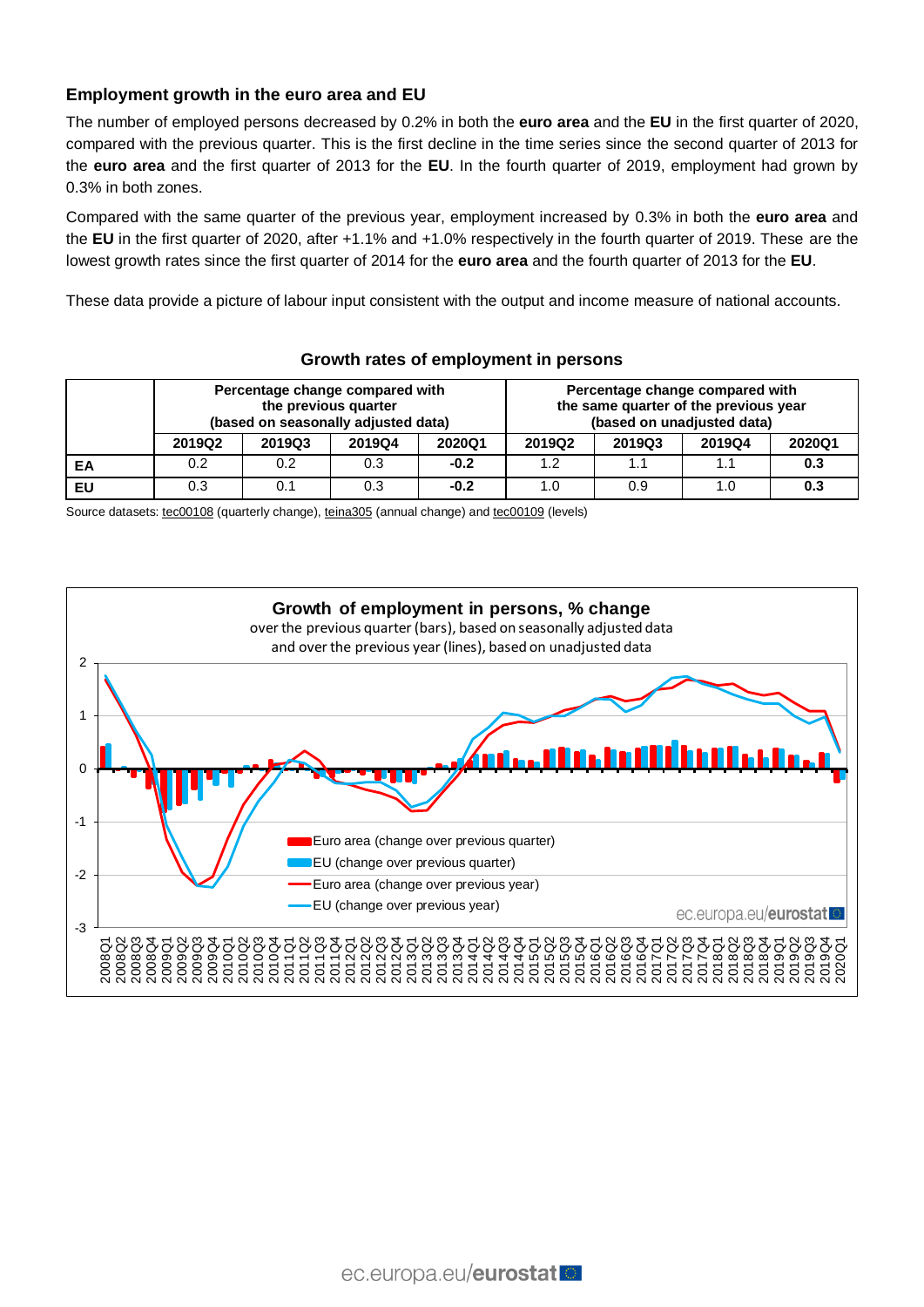## **Growth rates of GDP in volume**

(based on seasonally adjusted\* data)

|                       | Percentage change compared with the<br>previous quarter |         |         | Percentage change compared with the<br>same quarter of the previous year |                  |                  |                  |                             |
|-----------------------|---------------------------------------------------------|---------|---------|--------------------------------------------------------------------------|------------------|------------------|------------------|-----------------------------|
|                       | 2019Q2                                                  | 2019Q3  | 2019Q4  | 2020Q1                                                                   | 2019Q2           | 2019Q3           | 2019Q4           | 2020Q1                      |
| EA                    | 0.1                                                     | 0.3     | 0.1     | $-3.8$                                                                   | 1.2              | 1.3              | 1.0              | $-3.2$                      |
| EU                    | 0.2                                                     | 0.4     | 0.2     | $-3.3$                                                                   | 1.5              | 1.6              | 1.3              | $-2.6$                      |
| <b>Member States</b>  |                                                         |         |         |                                                                          |                  |                  |                  |                             |
| <b>Belgium</b>        | 0.3                                                     | 0.4     | 0.5     | $-3.9p$                                                                  | 1.4              | 1.6              | 1.3              | $-2.8p$                     |
| <b>Bulgaria</b>       | 0.7p                                                    | 0.7p    | 0.8p    | 0.3p                                                                     | 3.5p             | 3.2p             | 3.1 <sub>p</sub> | 2.4p                        |
| <b>Czechia</b>        | 0.5                                                     | 0.4     | 0.5     | $-3.6$                                                                   | 2.7              | 2.5              | 2.0              | $-2.2$                      |
| <b>Denmark</b>        | 1.2                                                     | 0.5     | 0.6     | $-1.9$                                                                   | 2.7              | 2.6              | 2.3              | 0.3                         |
| Germany               | $-0.2$                                                  | 0.3     | $-0.1$  | $-2.2$                                                                   | 0.3              | 0.7              | 0.4              | $-2.3$                      |
| <b>Estonia</b>        | 0.9                                                     | 1.2     | 0.9     | ÷                                                                        | 4.4              | 4.5              | 4.0              | ÷.                          |
| Ireland               | $-0.4$                                                  | 2.1     | 1.8     |                                                                          | 4.2              | 4.5              | 6.3              |                             |
| Greece                | 1.0 <sub>p</sub>                                        | 0.4p    | $-0.7p$ | ÷.                                                                       | 2.8p             | 2.3p             | 1.0 <sub>p</sub> | ÷.                          |
| Spain                 | 0.4p                                                    | 0.4p    | 0.4p    | $-5.2p$                                                                  | 2.0 <sub>p</sub> | 1.9 <sub>p</sub> | 1.8p             | $-4.1p$                     |
| <b>France</b>         | 0.3                                                     | 0.3     | $-0.1$  | $-5.8$                                                                   | 1.5              | 1.5              | 0.9              | $-5.4$                      |
| Croatia               | 0.6                                                     | 0.6     | 0.3     | ÷                                                                        | 2.4              | 2.8              | 2.7              | ÷.                          |
| <b>Italy</b>          | 0.1                                                     | 0.1     | $-0.3$  | $-4.7$                                                                   | 0.4              | 0.5              | 0.1              | $-4.8$                      |
| <b>Cyprus</b>         | 1.1                                                     | 0.0     | 1.0     | $-1.3$                                                                   | 3.2              | 3.2              | 3.2              | 0.8                         |
| Latvia                | 0.7                                                     | 0.6     | 0.1     | $-2.9$                                                                   | 2.7              | 1.8              | 1.0              | $-1.5$                      |
| Lithuania             | 0.9                                                     | 0.8     | 1.1     | $-0.2$                                                                   | 3.9              | 3.8              | 3.9              | 2.5                         |
| Luxembourg            | 1.9                                                     | 0.3     | 0.4     | $\mathcal{I}^{\mathcal{I}}$                                              | 2.9              | 2.8              | 3.1              | ÷.                          |
| Hungary               | 0.8e                                                    | 0.9e    | 0.7e    | $-0.4e$                                                                  | 5.2e             | 4.7e             | 4.4e             | 2.0e                        |
| <b>Malta</b>          | 1.5                                                     | 1.2     | 1.7     | $\mathcal{L}$                                                            | 4.5              | 3.3              | 4.3              | $\mathcal{L}_{\mathcal{A}}$ |
| Netherlands**         | 0.3p                                                    | 0.4p    | 0.4p    | $-1.7p$                                                                  | 1.7p             | 1.7p             | 1.6p             | $-0.7p$                     |
| Austria               | 0.0                                                     | 0.1     | 0.0     | $-2.5$                                                                   | 1.8              | 1.5              | 0.7              | $-2.4$                      |
| Poland                | 0.7p                                                    | 1.2p    | 0.2p    | $-0.5p$                                                                  | 4.2p             | 4.1 <sub>p</sub> | 3.5p             | 1.6p                        |
| Portugal              | 0.5e                                                    | 0.3e    | 0.7e    | $-3.9e$                                                                  | 2.1e             | 1.9e             | 2.2e             | $-2.4e$                     |
| Romania               | 0.6p                                                    | 0.5p    | 1.2p    | 0.3p                                                                     | 4.3p             | 3.3p             | 3.9 <sub>p</sub> | 2.7p                        |
| Slovenia              | 0.0                                                     | $0.8\,$ | 0.4     | ÷                                                                        | 2.3              | 2.1              | 1.7              | ÷.                          |
| Slovakia***           | 0.4                                                     | 0.4     | 0.6     | $-5.4$                                                                   | 2.5              | 1.9              | 2.0              | $-4.1$                      |
| <b>Finland</b>        | 0.5                                                     | 0.4     | $-0.6$  | 0.1                                                                      | 1.1              | 1.7              | 0.6              | 0.4                         |
| <b>Sweden</b>         | 0.2                                                     | 0.4     | 0.2     | $-0.3$                                                                   | 1.0              | 1.9              | 0.8              | 0.5                         |
| Other countries       |                                                         |         |         |                                                                          |                  |                  |                  |                             |
| <b>United Kingdom</b> | $-0.2$                                                  | 0.5     | 0.0     | $-2.0$                                                                   | 1.3              | 1.3              | 1.1              | $-1.6$                      |
| Iceland***            | 3.2                                                     | $-1.0$  | 4.8     | $\ddot{\phantom{a}}$                                                     | 2.1              | $1.0$            | 4.1              | $\mathbb{Z}^n$              |
| <b>Norway</b>         | 0.2                                                     | 0.0     | 1.5     | $-1.5$                                                                   | 1.2              | 0.5              | 1.8              | 0.2                         |
| <b>Switzerland</b>    | 0.4                                                     | 0.4     | 0.3     | ÷                                                                        | 0.3              | 1.1              | 1.5              | ÷.                          |
| <b>United States</b>  | 0.5                                                     | 0.5     | 0.5     | $-1.2$                                                                   | 2.3              | 2.1              | 2.3              | 0.3                         |

: Data not available p provisional e estimated<br>\* Growth rates to the previous quarter and to the same

**\*** Growth rates to the previous quarter and to the same quarter of the previous year presented in this table are generally both based on seasonally and calendar adjusted figures since unadjusted data are usually not transmitted for the compilation of GDP flash estimates. \*\* Percentage change compared with the same quarter of the previous year calculated from calendar adjusted data.

\*\*\* The seasonal adjustment does not include a calendar adjustment for Slovakia and Iceland.

Source dataset: [namq\\_10\\_gdp](https://appsso.eurostat.ec.europa.eu/nui/show.do?query=BOOKMARK_DS-406779_QID_-7909C6E9_UID_-3F171EB0&layout=TIME,C,X,0;GEO,L,Y,0;UNIT,L,Z,0;S_ADJ,L,Z,1;NA_ITEM,L,Z,2;INDICATORS,C,Z,3;&zSelection=DS-406779INDICATORS,OBS_FLAG;DS-406779UNIT,CP_MEUR;DS-406779S_ADJ,SCA;DS-406779NA_ITEM,B1GQ;&rankName1=UNIT_1_2_-1_2&rankName2=INDICATORS_1_2_-1_2&rankName3=NA-ITEM_1_2_-1_2&rankName4=S-ADJ_1_2_-1_2&rankName5=TIME_1_0_0_0&rankName6=GEO_1_2_0_1&sortC=ASC_-1_FIRST&rStp=&cStp=&rDCh=&cDCh=&rDM=true&cDM=true&footnes=false&empty=false&wai=false&time_mode=ROLLING&time_most_recent=true&lang=EN&cfo=%23%23%23%2C%23%23%23.%23%23%23)\_an[d naidq\\_10\\_gdp](https://appsso.eurostat.ec.europa.eu/nui/show.do?query=BOOKMARK_DS-535295_QID_2334A7C3_UID_-3F171EB0&layout=TIME,C,X,0;GEO,L,Y,0;S_ADJ,L,Z,0;UNIT,L,Z,1;NA_ITEM,L,Z,2;INDICATORS,C,Z,3;&zSelection=DS-535295INDICATORS,OBS_FLAG;DS-535295NA_ITEM,B1GQ;DS-535295UNIT,CP_MNAC;DS-535295S_ADJ,SCA;&rankName1=UNIT_1_2_-1_2&rankName2=INDICATORS_1_2_-1_2&rankName3=NA-ITEM_1_2_-1_2&rankName4=S-ADJ_1_2_-1_2&rankName5=TIME_1_0_0_0&rankName6=GEO_1_2_0_1&sortC=ASC_-1_FIRST&rStp=&cStp=&rDCh=&cDCh=&rDM=true&cDM=true&footnes=false&empty=false&wai=false&time_mode=ROLLING&time_most_recent=true&lang=EN&cfo=%23%23%23%2C%23%23%23.%23%23%23)